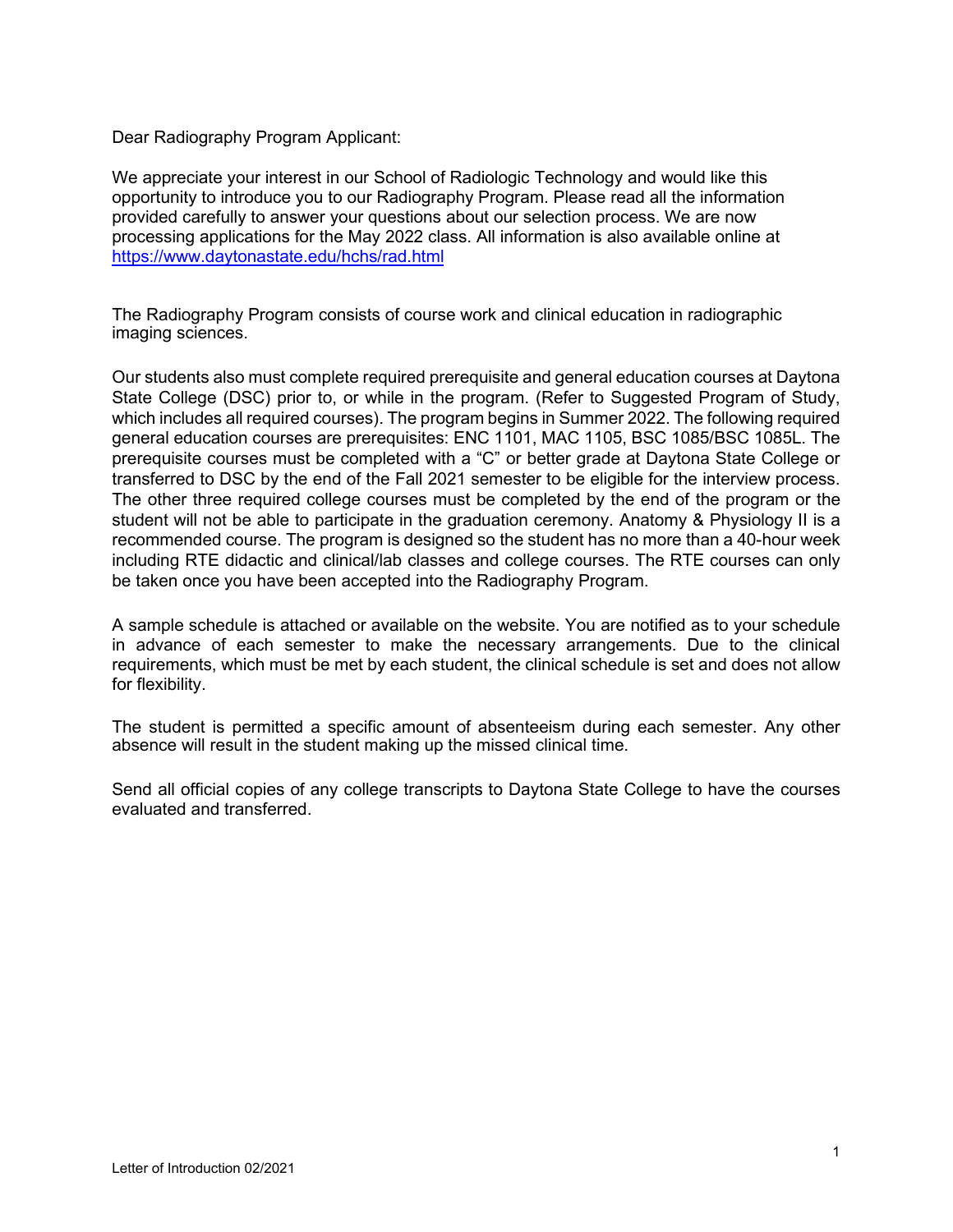Applicants must document a minimum of a 2.5 GPA college coursework and maintain a 2.5 GPA in each course while in the program. A student will not be considered if their overall college GPA is below 2.5. No courses will be accepted without a minimum of a "C."

It is advised that the applicant tours or shadows a Radiology Department to improve the applicant's knowledge of the profession for which they are preparing to enter and assist with career decisions. Once the applicant tours a radiology facility, they must provide written documentation to the program office for their file by the stated deadline dates.

Although the application deadline is January 31, 2022 for consideration for the May 2022 class, it is advisable to return the completed form as soon as possible and begin sending your documentation to avoid delays or missing deadlines. It is vital that the application forms be completed correctly to avoid delays in the process. Incomplete applications will be returned to the applicant unprocessed. The interviews are normally held in February for the class, which begins in May. You will be notified by postal mail of the status of your selection by mid-March.

Each applicant meeting our minimum requirements will be considered on an individual basis. The entire selection process consists of four (3) phases:

Phase 1

- □ Applicant completes application
- □ Applicant provides 2 professional references (employers or educators). The program will contact the references via mail or email.
- □ Applicant successfully completes TEAS test at Daytona State College (there is a fee for this exam)
- $\Box$  Applicant documents completion of the prerequisite courses with a "C" or better grade. If courses are completed at an institution other than DSC, they must be transferred to DSC. Documentation of completion and transfer of the ENC 1101, MAC 1105 and BSC 1085/BSC 1085L courses must be received by the Program Office by the end of the summer 2020 semester to be eligible for invitation to attend the selection committee interview.
- □ Applicant meets all stated deadlines

## Phase 2

 $\Box$  Applicant is interviewed by Assistant Chair and the selection committee (by appointment)

## Phase 3

- $\Box$  Prospective student completes background screening to include fingerprint check of state and federal criminal history information conducted through FDLE and FBI
- $\Box$  Prospective student completes drug screening (testing negative)
- $\Box$  Prospective student meets all stated deadlines to complete file

Each phase must be completed before moving to the next phase in the selection process.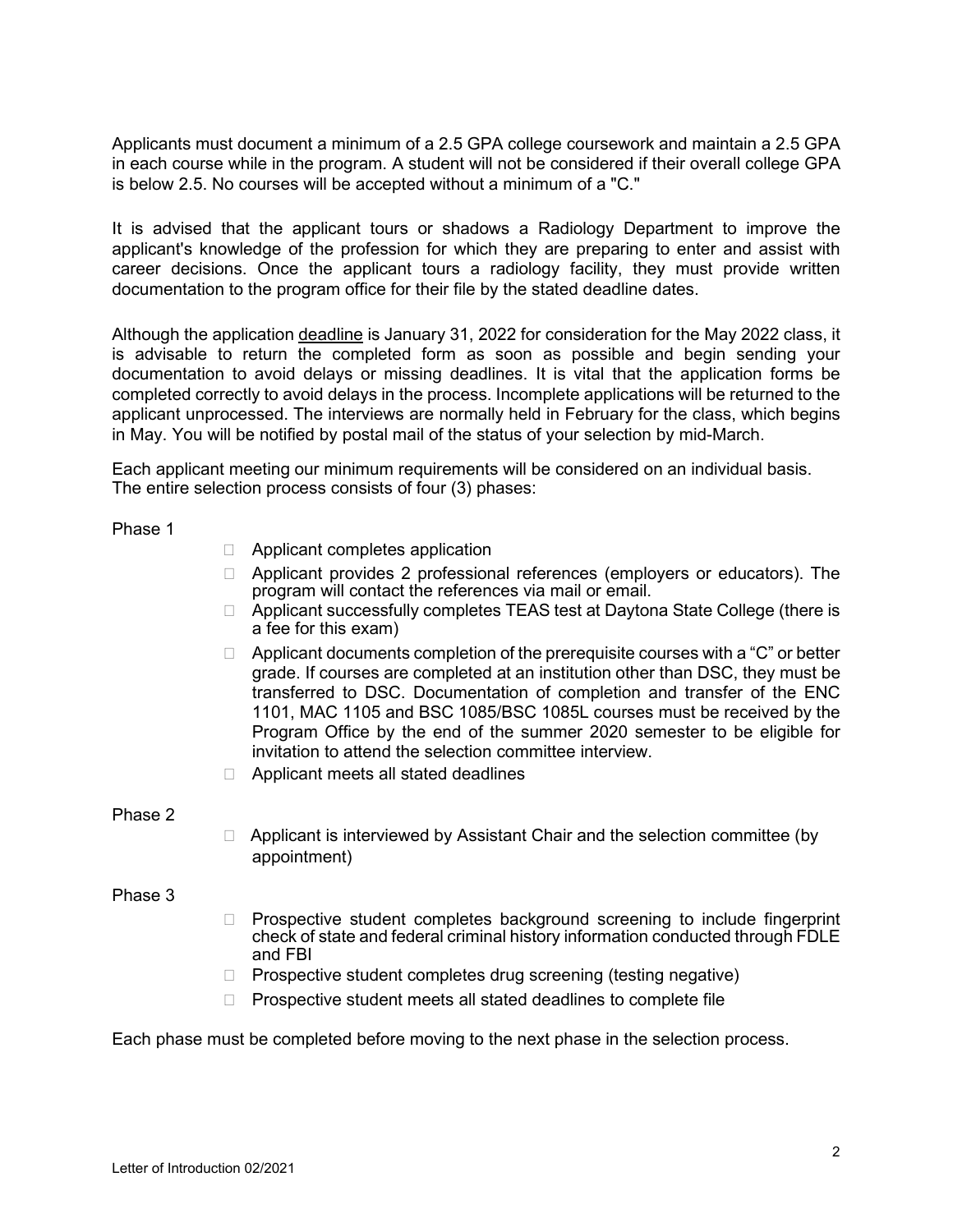*The TEAS (Test of Essential Academic Skills) is required for application to the Radiography.* The TEAS online practice assessment and study guide are available from Assessment Technologies Institute at<http://www.atitesting.com/>Information about the test format as well as how to prepare for the test is available on the web site. In addition, the TEAS study guide may be utilized at the Academic Support Center and Library on each Daytona State College campus. The test is timed and can take between 4 and 4½ hours to complete. Questions will cover topics of Mathematics, Reading, Science, and English and Language Usage. Use of a calculator is not permitted. Please contact Assessment Services for the testing schedule on each Daytona State college campus. TEAS AITS (adjusted individual total score) that is required is 59<sup>th</sup> percentile or better. Applicant must also have a  $63<sup>rd</sup>$  percentile or better in mathematics, and  $69<sup>th</sup>$  percentile or better in reading. Before leaving Assessment Services, you will receive a printout of your results.

Twenty-four students are accepted each year depending upon the total number of current students. The program normally has more applicants than can be accepted for each class. Those applicants not accepted have the option to re-apply for the following year's class. The Program does not have a waiting list.

The Joint Review Committee on Education in Radiologic Technology accredits the Program. JRCERT 20 N. Wacker, STE 2850, Chicago, Il, 60606-3182. Phone 312-704-5300, FAX 312-704- 5304 and Websites: www.jrcert.org; mail@jrcert.org.

Successful fulfillment of the requirements of this program and the AS Degree at DSC will provide satisfactory eligibility for examination by the American Registry of Radiologic Technologists. DSC will award college credit for Radiologic Technology (RTE) courses successfully completed. DSC is accredited by SACS and offers many bachelors' degree programs. Graduates are eligible to continue work toward their baccalaureate degree through DSC.

Please refer to the Program Policy and Procedure handbook concerning entrance standards for applicants and financial aid information. Students have the option of declaration or nondeclaration of pregnancy. To allow for radiation protection to the declared pregnant student and their conceptus, the program officials and radiation safety officer will counsel declared pregnant students as to options available.

The Program Policy and Procedure handbook is available for review on our website.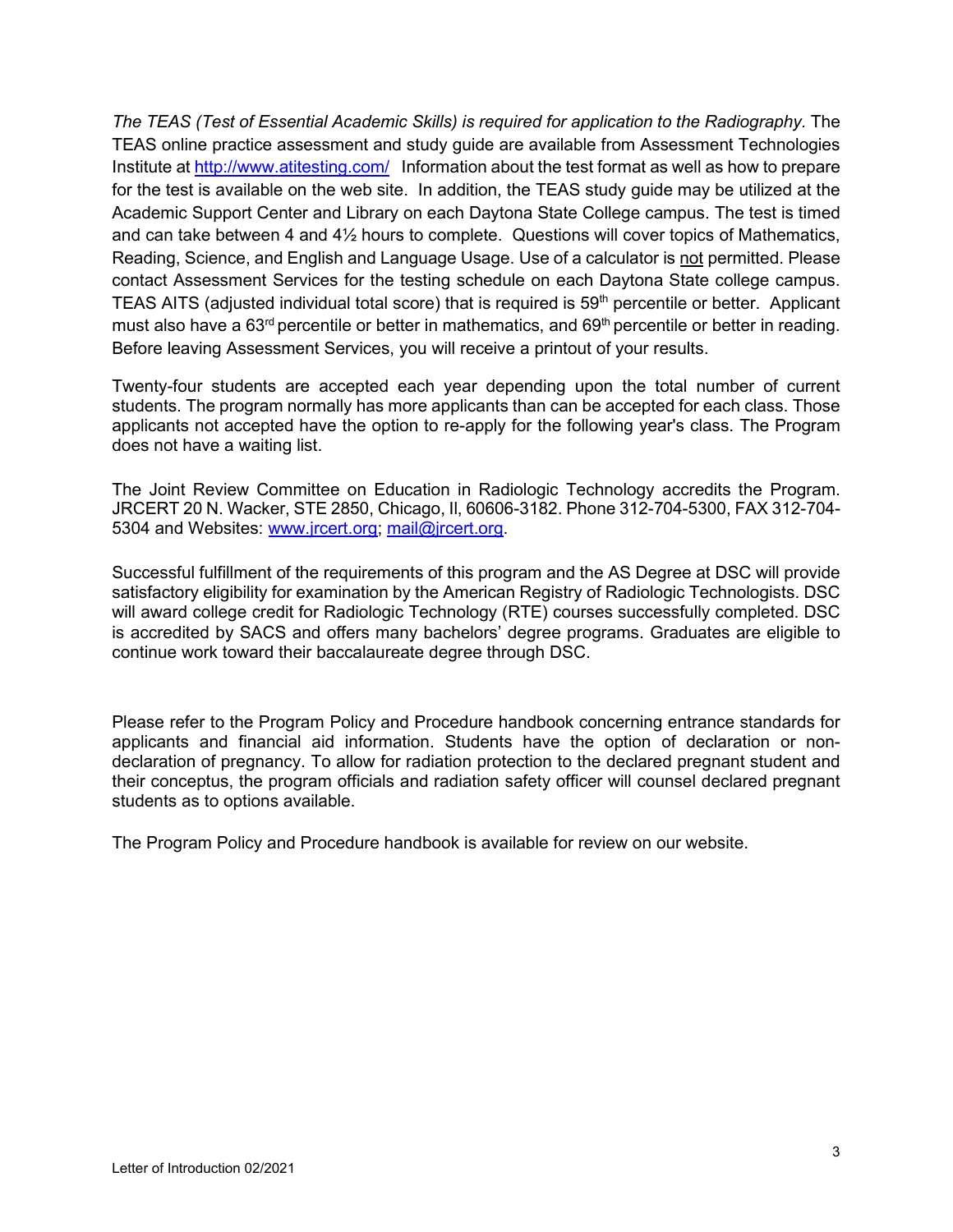International students:

*You are classified as an international student if required forms must be submitted to the US Department of Justice. However, if you have immigrated to the US and have a resident alien number, you will not be classified as an international student. All DSC criteria for international students must be followed prior to admission. Refer to DSC catalog.*

*In addition, certified official academic transcripts are required from secondary schools, colleges, universities, technical and other post-secondary schools attended. Transcripts in languages other than English must include official certified English translations authentic verifying statements and signatures. The following agencies are acceptable for translation of Transcripts:*

*World Education Services, Inc. www.wes.org Course By Course Translation is required!*

*Josef Silny & Associates, Inc. www.jsinly.com Course By Course Translation is required!*

*For further information concerning the process contact the Immigration and Naturalization Services (INS) at 1-800-375-5283 or www.ins.usdoj.gov.*

If you have criminal record of a felony or misdemeanor, you must report this on your application. All offenses must be reported regardless of how long ago they were committed.

Exceptions are:

- offenses committed while a juvenile and processed in the juvenile court;
- traffic violations that did not involve drugs or alcohol;
- charges that were dismissed if there were no court conditions required for the dismissal.

All other misdemeanor or felony offenses must be reported, including convictions or charges resulting in a plea of guilty, plea of nolo contendere (no contest), withheld or deferred adjudication, suspended or stay of sentence, pre-trial diversion activity, or military court-martial. You will be required to complete the ARRT Pre-application process prior to the interviews. Information concerning this process is available on

<http://www.arrt.org/index.html?content=ethics/preapp.htm> or call 651-687-0048.

We are currently accepting applications for our class, which will begin in May 2022. We realize there is a lot of information in this letter, but hopefully many of your questions were answered. Please feel free to contact the program office with further questions. For your convenience, anyone in the office can assist you if I am unavailable. Thank you for your interest in our technologically innovating and exciting profession! We look forward to receiving your application.

Please note: All Daytona State College campuses are smoke/tobacco free!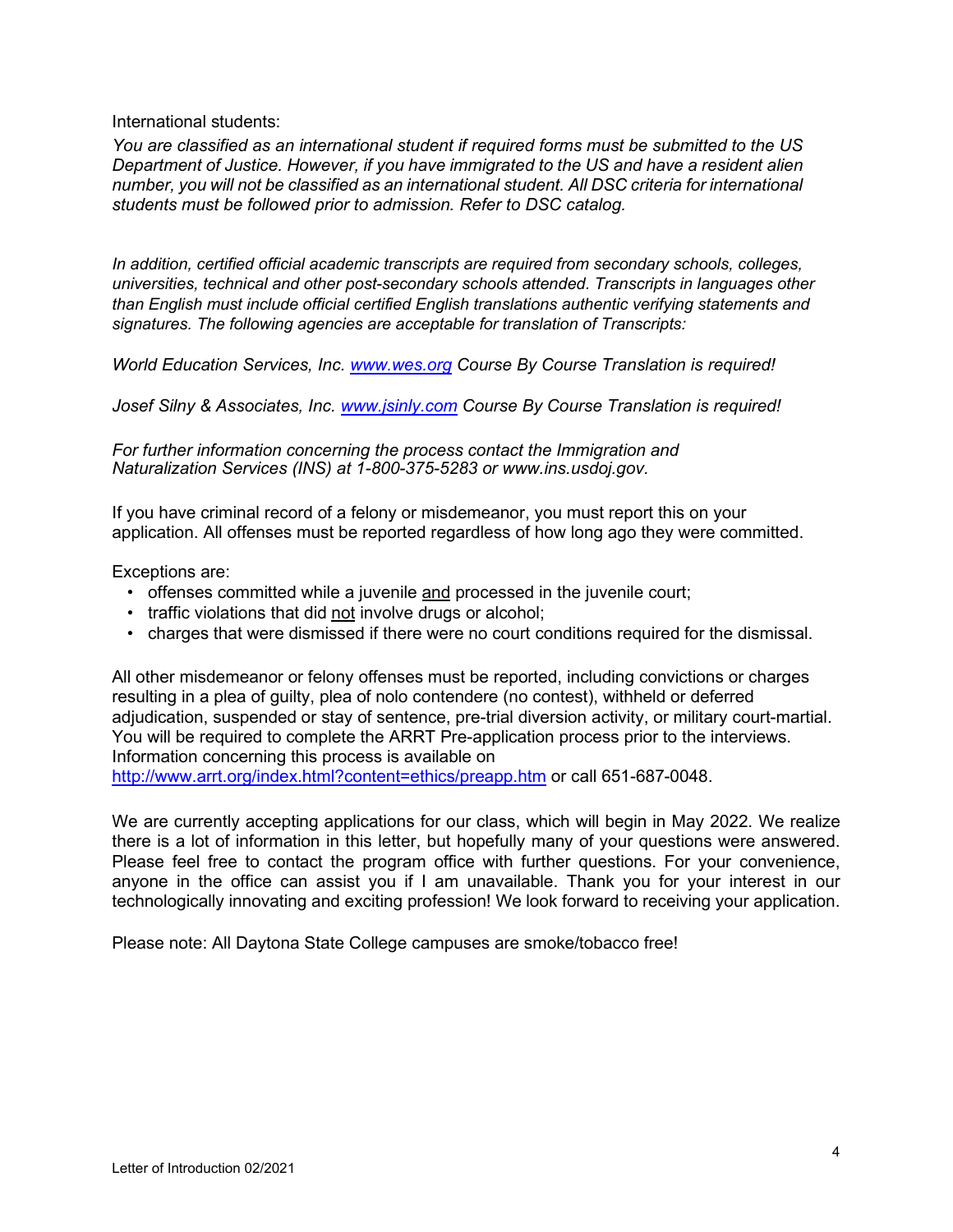Radiography Program Fee Structure:

| <b>TEAS Test</b> | \$85.00                     | Proctor and test fee paid to<br>DSC at time of test            |
|------------------|-----------------------------|----------------------------------------------------------------|
| Book and         |                             | Students pay for their own                                     |
| <b>Resources</b> | Approximately \$1000.00     | books and required resources                                   |
|                  |                             | Students pay tuition and lab                                   |
|                  |                             | fees to DSC each semester.                                     |
|                  |                             | Approximate total cost of all This is based on cost of tuition |
| Tuition          | RTE courses is \$10,000.00. | per hour                                                       |

Students will provide their own living quarters, uniforms and meals. Students may be eligible for loans, grants and scholarships through DSC depending upon the number of credit hours scheduled per semester and financial aid status of individual student.

The out of state student tuition is based upon your status as a legal permanent Florida resident. A student qualifies as a Florida resident for tuition purposes - or if a dependent child, his/her parent(s) - if the student has established and maintained a legal residence in the state of Florida for at least 12 consecutive months immediately prior to the first day of classes. The applicant must state that his/her length of residence, or if a dependent child, his/her parent(s) length of residence, was for the purpose of maintaining a bona fide domicile and not for the purpose of maintaining a temporary residence incident to enrollment. A dependent child whose parents are divorced or separated may qualify as a resident for tuition purposes if either parent is a legal resident of Florida regardless of which parent claims the child as a dependent for federal income tax purposes. A dependent child living with an adult relative other than his/her parent(s) may qualify as a Florida resident for tuition purposes if the adult relative and the student have maintained a legal residence in the state of Florida for 12 consecutive months prior to the first day of classes and the dependent child has lived with the relative for five years immediately preceding residency classification and has been claimed by that relative as a "dependent" under the Federal Income Tax Codes.

Please have your financial plan in order as due to our schedule, you will not be eligible for financial assistance every semester and you may be limited due to your past financial assistance history.